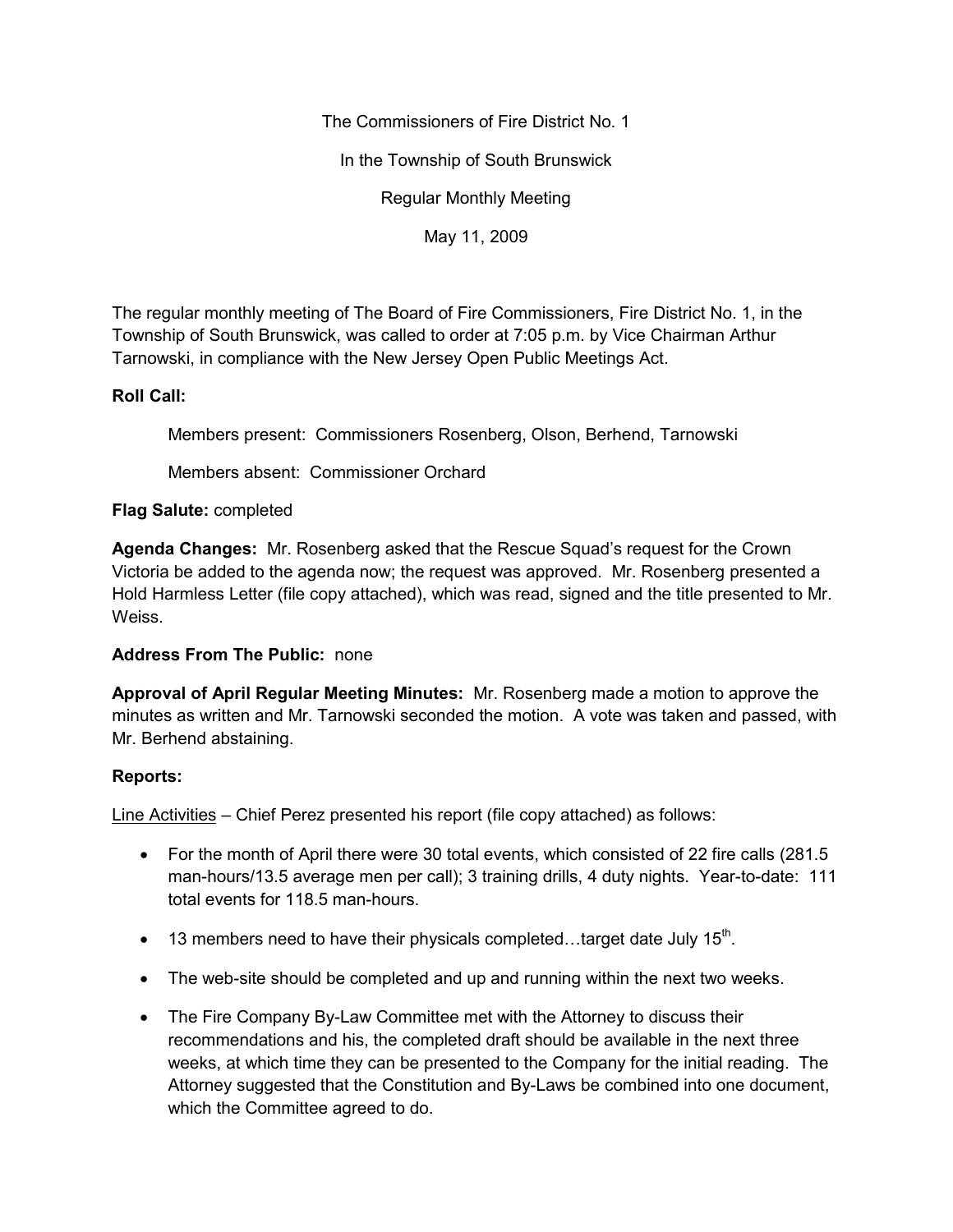- The new Standard Operating Guidelines are almost completed; issues remaining should be ironed out at the next Chiefs' meeting on Wednesday the 13<sup>th</sup>. Introduction to the three companies should be some time in September.
- The Chief reported that he had been approached by the Forest Fire Warden with a request that Kendall Park Fire Company assume responsibility of Monmouth Junction's tanker truck (which they are replacing), so that it can stay within the Township. He stated that he informed the Warden that he was not interested for two reasons: there is no place to house the tanker and the Company has no use for it.

President – The President was not present and the Vice President did not have any report. Chief Perez showed the Commissioners a drawing of the proposed new building, which the Company is satisfied with. He detailed the drawing to the Commissioners. Chief Perez stated that Mr. Orchard is working on the bond proposal with the Attorney, the Architects are working up bids and work is being done with the Site Engineer. The goal is to break ground in September or October, depending upon the bidding process. Given input from the Attorney, it is not necessary to take the lowest bid.

Treasurer – Mr .Rosenberg presented his report (file copy attached) and stated that there are no problems.

Secretary - Mr. Olson had nothing to report.

Fire Coordinator - Mr.Corris presented his report (copies distributed at the meeting).

Chairman – no report.

Standing Committee Reports *–*

*Fire Company Liaison* - Chief's report covered the big topic reading the new building.

*Rescue Squad Liaison –* The roof over the Rescue Squad is not in good shape. Mr. Rosenberg stated that they may request space at Station 23.

*Public Relations –* Mr.Rosenberg stated that the Fire Company is doing a good job of handling the Fire Company website, which will also cover the District. Also, the Newsletter was mailed out.

*Station Association -* the next meeting will be in June.

*Joint Board -* Mr. Rosenberg stated that one topic discussed was whether purchases could be combined between the three companies/districts. Mr. Corris is working on items that might be appropriate.

*Insurance –* Paperwork is still a question regarding Mrs. Paulus.

*Station 23 –* previously discussed.